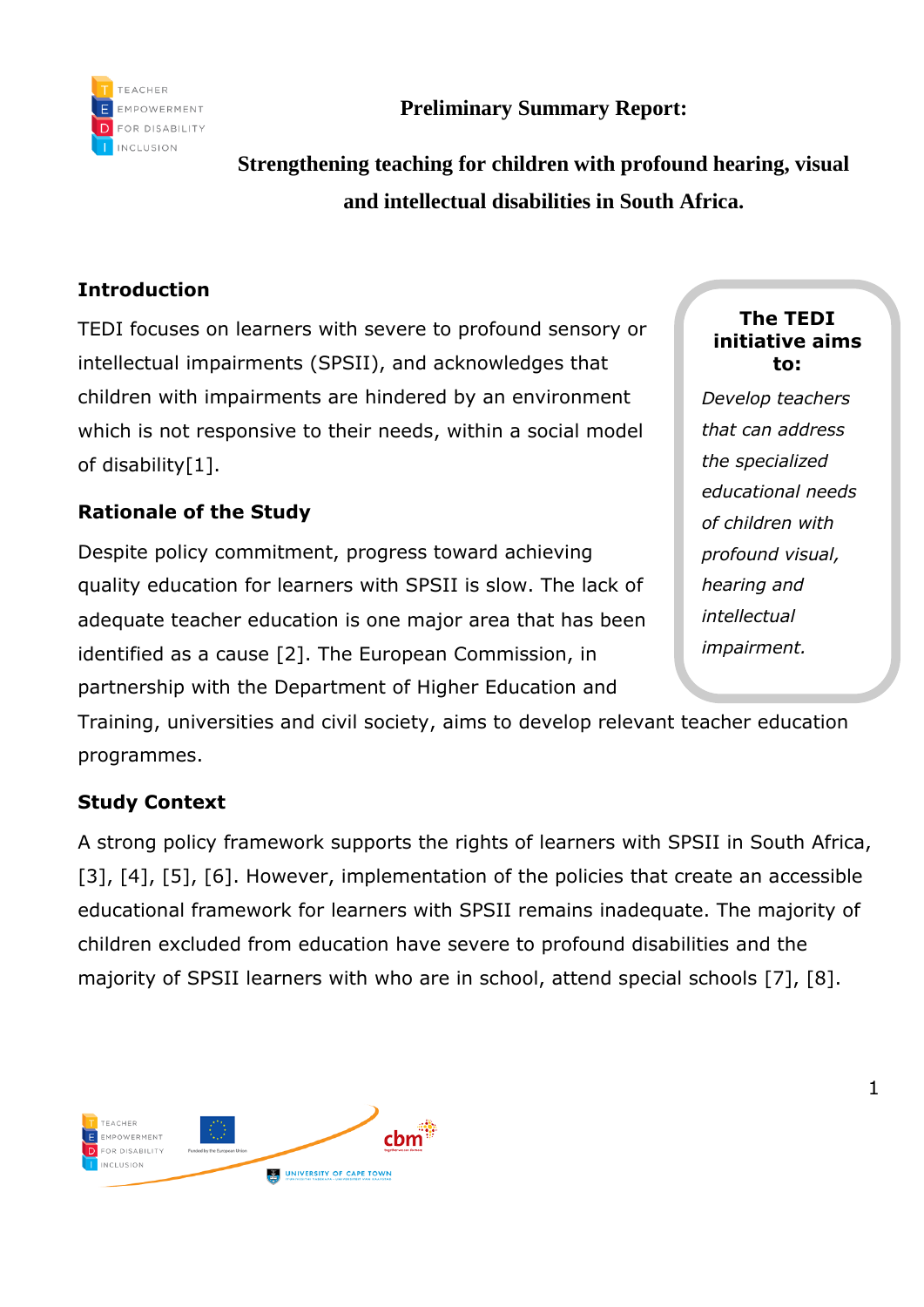South Africa is failing to achieve its education goals, specifically the key imperative, that learners who experience barriers to learning should receive appropriate support in a range of educational settings [4], [5].

#### **Study Aim**

This study aims to develop an understanding of the needs of the learner, and how to improve teacher education in order to overcome barriers to learning experienced by learners with SPSII.

## **Research Methodology**

Once endorsement and ethical approval was confirmed interviews were conducted within eight schools that accommodate learners with SPSII. A representative sample was taken from six special schools and two full service schools across the provinces. Two schools specialising in each impairment type and two full service schools were visited. Interviews and questions were conducted using semi-structured interviews and focus groups (see Table 1).

## **Interviews**

- 111 interviews were conducted
- 130 individuals were consulted

| <b>District Officials</b>          |    |
|------------------------------------|----|
| <b>Province Officials</b>          |    |
| Parent focus groups of 1-8 parents | 27 |
| <b>Teachers</b>                    | 39 |
| <b>SMT<sub>S</sub></b>             |    |
| Learners                           | จด |

#### **Table 1.** Total number of individuals interviewed

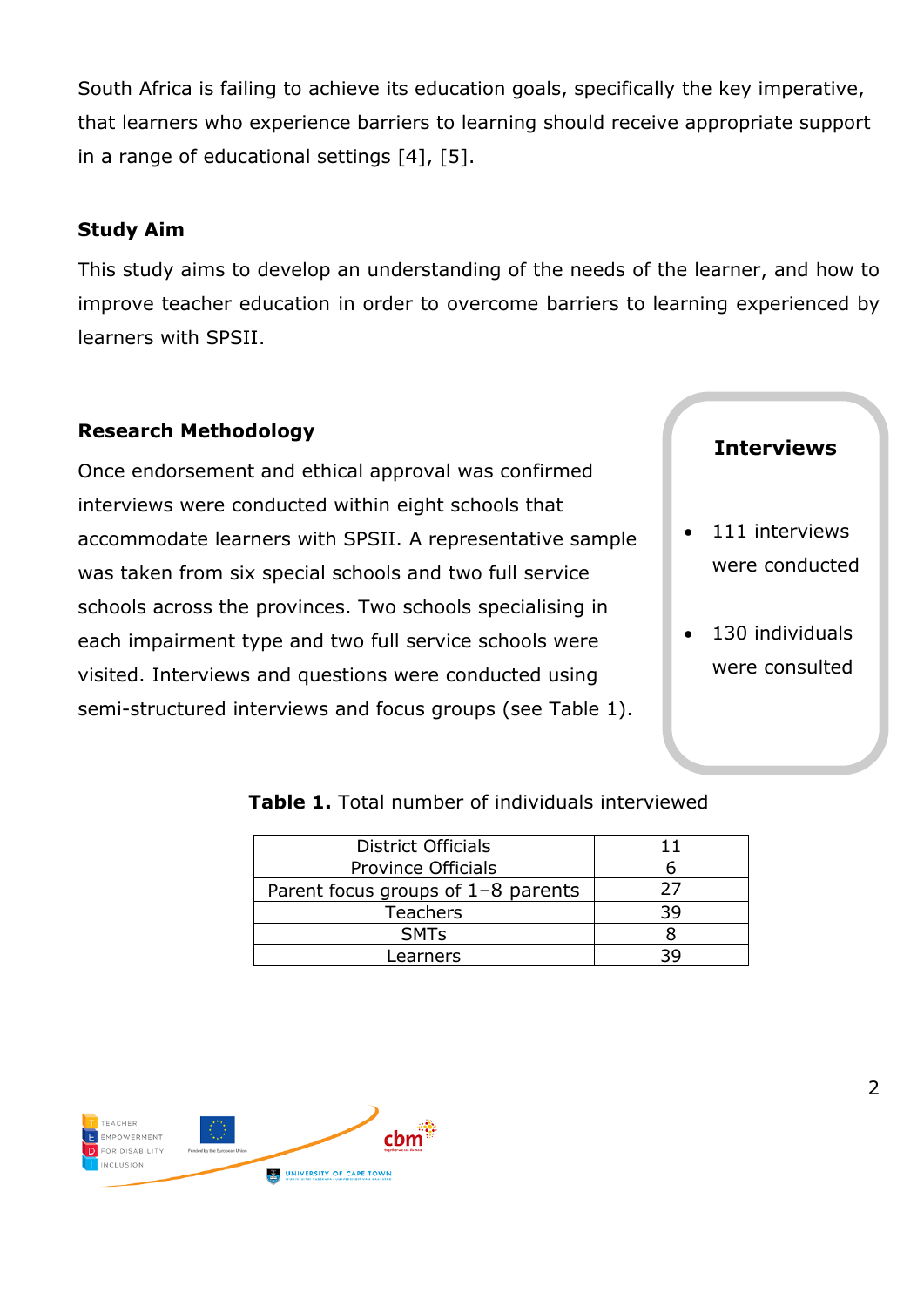Participants were selected based on their knowledge of the educational needs of learners with SPSII. The following stakeholders were identified: teachers, parents, learners, the provincial directors of inclusive education, member(s) of the district based support team and member(s) of school management team.

The greatest challenge was gaining access to learners, due to the complication of obtaining parental consent.

Interviews with hearing participants were conducted in English or Afrikaans. The option of South African Sign Language (SASL) and interpretation was offered where appropriate.

## **Data analysis**

The interviews were transcribed and loaded onto the Dedoose data analysis software. A sub-set of the data was used to establish coding. The coding criteria were defined and coding is largely completed. Further in-depth analysis will follow. The data is compiled into categories and higher order themes to present a coherent picture of the current status of learner needs and teachers' capacity to meet them.

#### **Data included**

The expectation existed that learners would give feedback about impairment-specific needs. However, sometimes the needs which may be expressed by any learner, blurred with impairment-specific needs. It is especially vital, in the life of a child with impairments, that these basic needs be consistently met because of the additional challenges the learner faces every day. Therefore, such expression of needs are included in this report.



# **Impairment based needs?**

There are needs that exist whether or not a learner has an impairment and there are needs that relate directly to their impairment.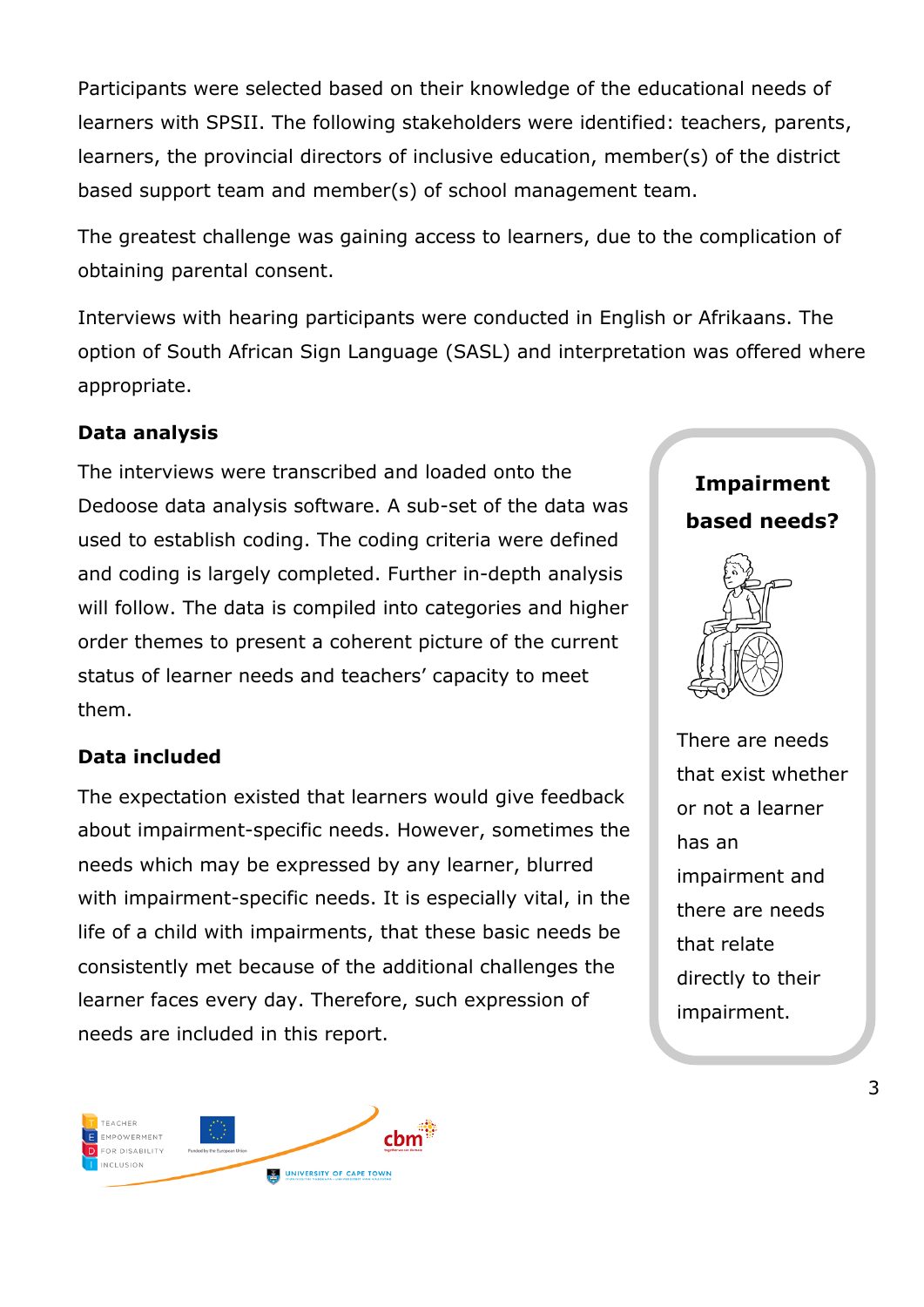# **Findings: Perspectives on the specialised educational needs of learners with SPSII**

## **Teacher's relationship skills**

Teachers who go the extra mile were described, and greatly appreciated by their students. The opposite picture was also presented; some learners saw teachers as allowing their own emotional struggles to interfere with their work. Many learners identified problems regarding teacher patience with, and understanding of, their needs.

In various ways, learners described the hardship of living with disability in circumstances of unreliable access and support. They felt that teachers do not always understand these difficulties.

Deeper analysis of teacher and parent comments suggested that some teachers may not be not equipped emotionally to support learners with SPSII. Such teachers tended to focus on feeling and offering sympathy, rather than creating opportunities for empowerment. **Pedagogical skills**

#### **Teachers' pedagogical skills**

Learner access to curriculum material was identified as a cause for concern. Much of the teaching was described as uncreative and 'parrot fashion', with teachers reading aloud from textbooks.

A suitable pace, and time to study, were often requested by learners, with descriptions of notes being provided only the day before a test. Teachers, parents and learners reported problems with classroom discipline. Some teachers felt that learners used their disabilities to shirk responsibility.

*"Discipline is also important as our teachers are so afraid to discipline our children … maybe it is the disability thing."*

Parent

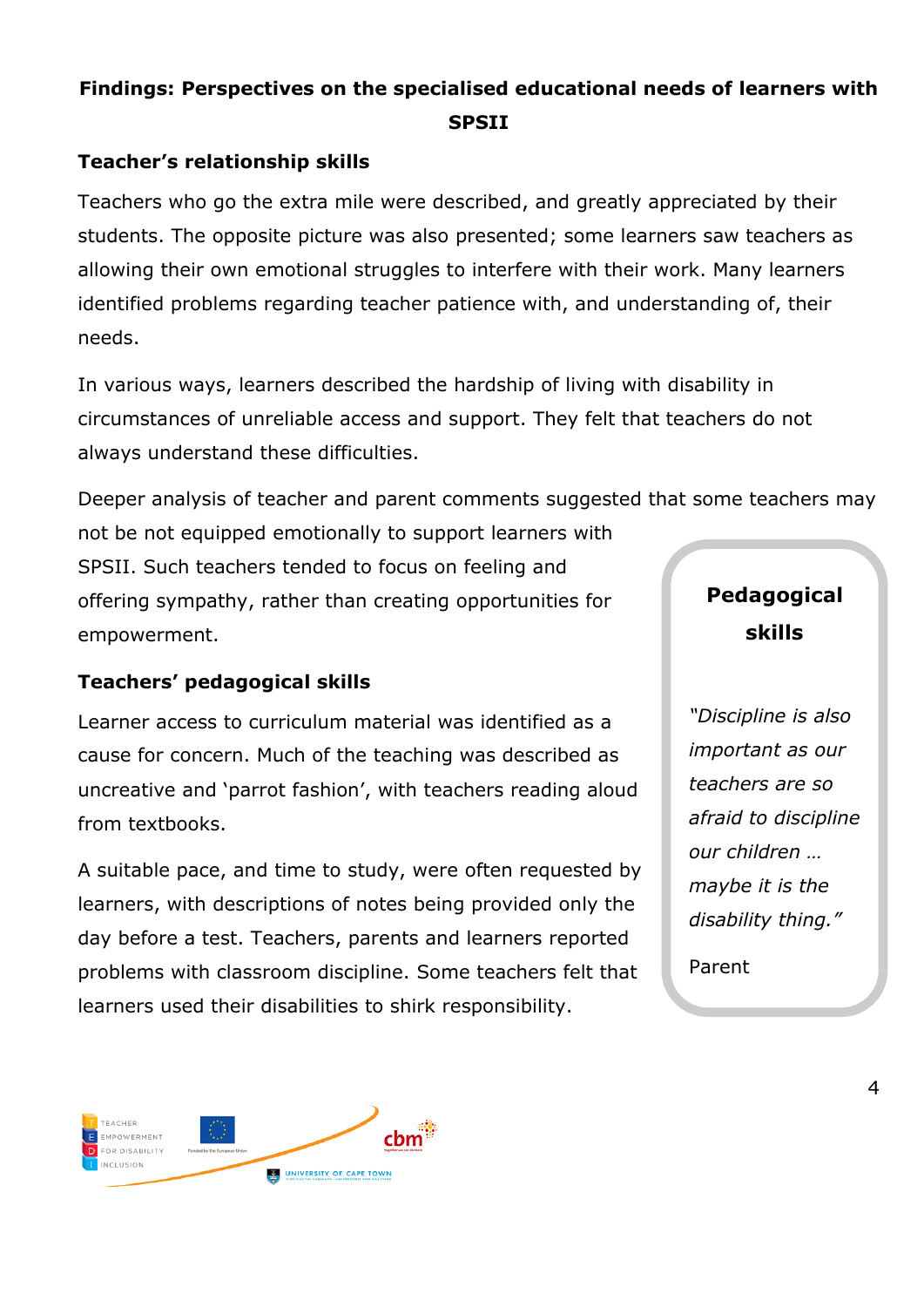Learners identified various factors contributing to noisy and chaotic classrooms including: a lack of adequate control by teachers, a mix of age ranges in hostel study classes and the mixing of braille users and low vision learners, resulting in all having to cope with the noise of braille typewriters. Some learners described classes where little teaching took place. Teachers with disabilities, especially with visual impairment, described experiencing difficulties with discipline.

## **Narrowing of educational expectations**

Many special school learners reported lost opportunities. For example, subjects such as maths and physics were not offered at their schools, because these subjects are regarded as unfeasible for learners with sensory impairments.

Some teachers identified that problems with learning stem from low intellect among learners. Such conclusions are a cause of deep concern, as these issues may arise as a consequence of barriers to communication, not low intellect on the learner's part.

Failures in communication can lead to an impoverished assessment of a learner's potential and an assumption that expectations should be lowered.

## **Language barrier**

Many learners and teachers identified the lack of teachers who are proficient in SASL and braille, and this is a pivotal problem.

## **Provision of appropriate materials and equipment**

Hostel residents describe hostels that don't support afterschool learning. Visually impaired learners described having to rely on classmates with better vision to read their work to them, as no accessible versions of the material were available. Others described inappropriate testing methods.



*'I wish that the teachers can be more understanding and … get workshops for signing. They can't understand us as deaf people."* Learner



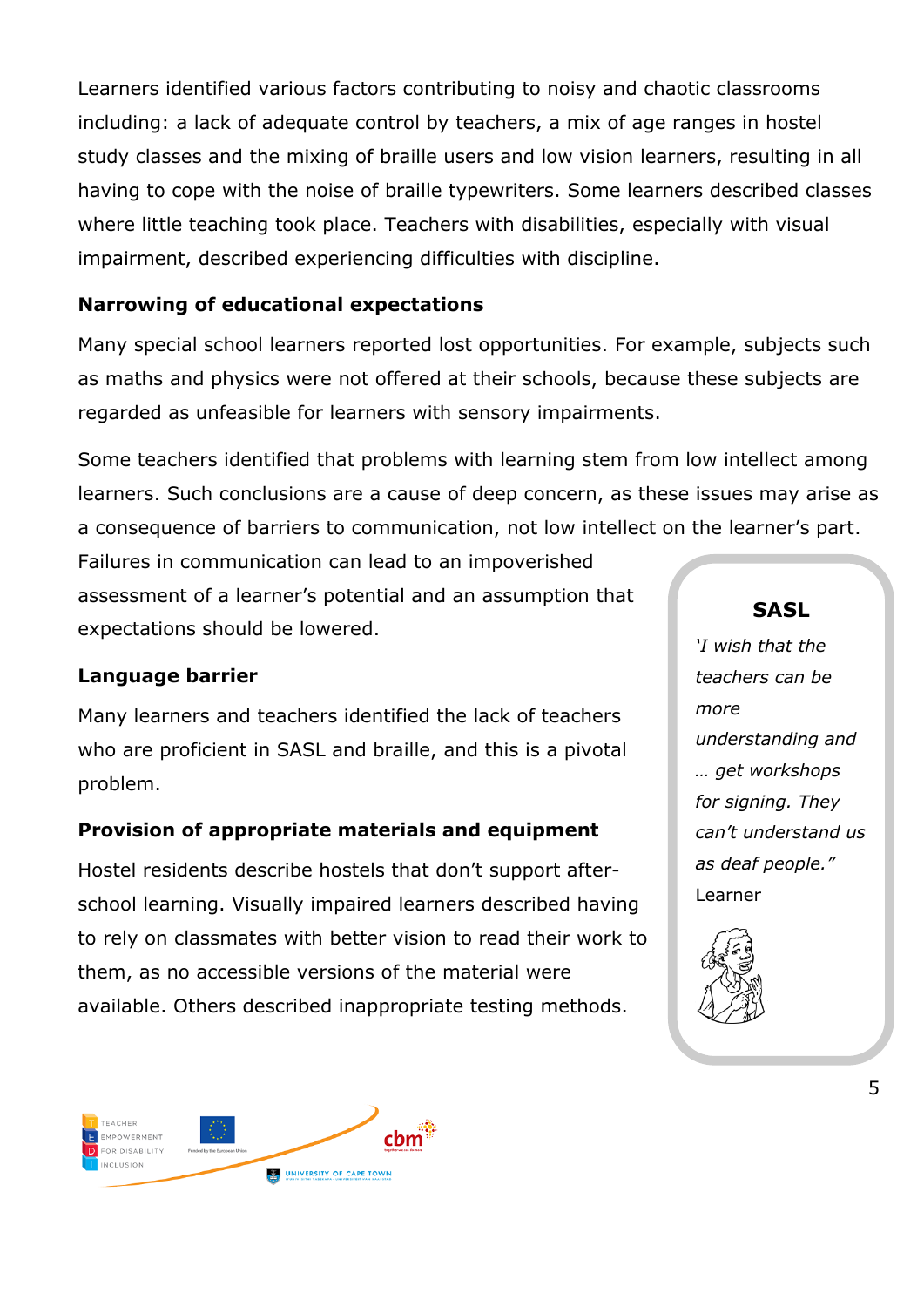For example, tests written on the board or test questions that ask for diagrams to be examined by blind and visually impaired learners.

Learners also felt that their educational possibilities were narrowed by the lack, or non-use, of science laboratories, and adequate school libraries.

#### **Availability of accessible Learning and Teaching Support Materials (LTSM)**

Both learners and teachers with visual impairments described a host of problems with the provision of accessible learning materials, from delivery and conversion of textbooks, to unreliable photocopiers. Learners described a reliance on projectors and boards to share information. This creates a barrier, preventing many students from accessing information. Students are often not able to copy information at the same pace. Around the topic of provision of appropriate materials there is a strong

sense of chaos and unpredictability, leading to anxiety amongst learners.

Students with access to technical assistive devices report great improvements in their ability to continuously participate in the class, without disruptions. The positive effect of assistance was particularly evident in the schools for deaf learners where the new SASL curriculum is being implemented.

#### **Support for learners**

Learners described a lack of, and need for, psychological and social work support relating to their experiences of schooling, of disability, and of community-based problems (such as violence). Similarly, teachers identified a lack of professional support staff.

# **Support assistance**

*"… most of the children are having problems so if we can have the psychologists, social workers at least maybe they can help"*

Teacher

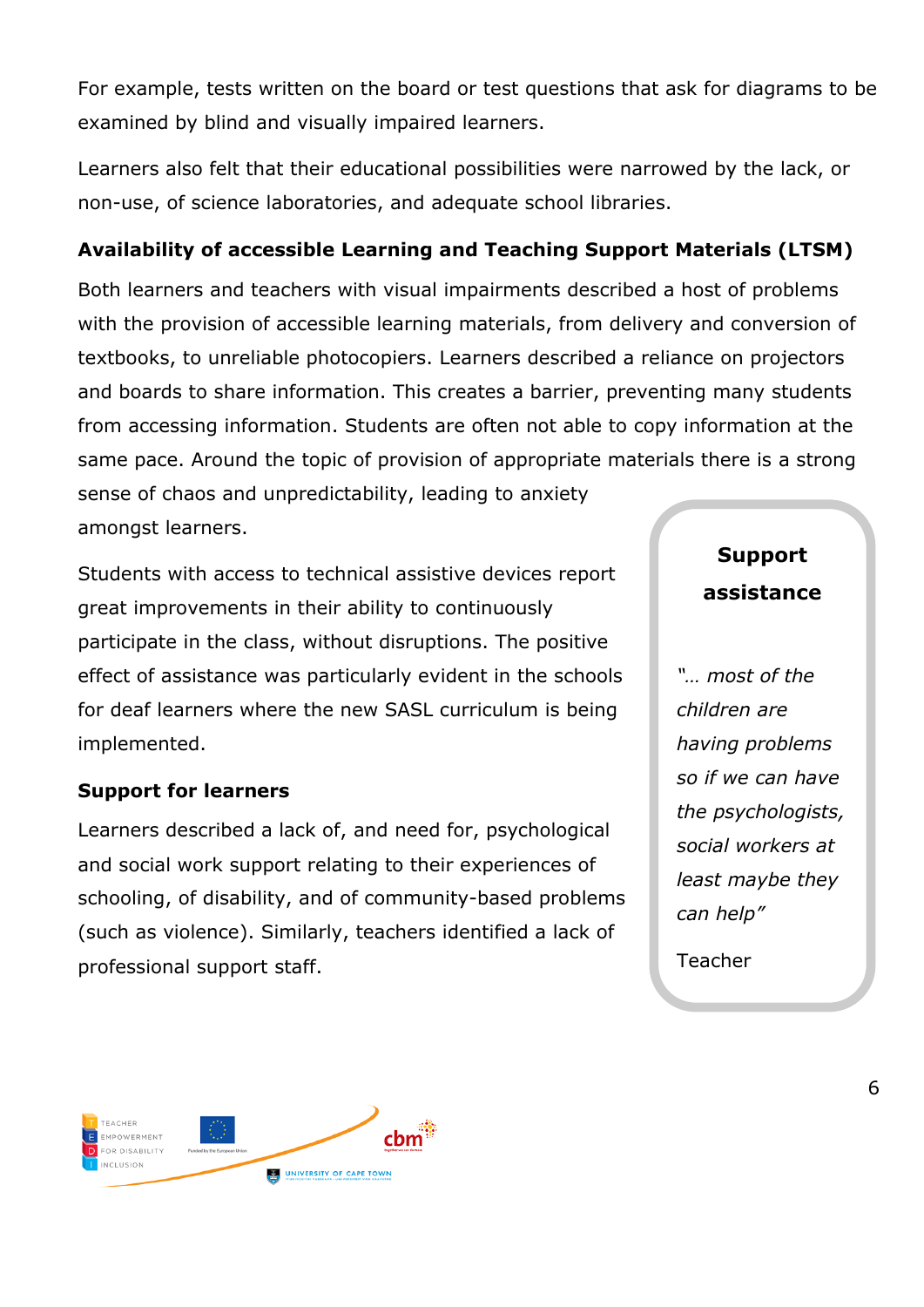#### **Support assistance for teachers and care workers**

It is apparent that teachers do not feel empowered to accommodate the range of student needs they experience, even in specialised schools. There was a sense among teachers that meeting the full spectrum of learner needs was impractical.

Teachers described a lack of teaching assistants. This means that teachers, especially those with disabilities, are unable to do their jobs properly.

Teachers and district officials presented a picture of disparity between the student's grade placement and their skill level, such as intermediate phase learners without basic literacy and numeracy skills. This was attributed to inadequate teaching (especially a lack of SASL and brailleproficient teachers in the foundation phase), and at times to low intellect among learners.

In some provinces, there are support teams for intellectual disabilities and autism spectrum disorder, but there is a lack of expertise in working with visual and hearing impairment. One province is attempting to create specialist teams.

# **Supporting impaired teachers**

*"we gave our 3 totally blind teachers iPads which they use daily in the class. So that they can prepare themselves at home and come and give their lessons here at school."*

Senior management team



There is also an issue around the training of facilitators that work with learners with SPSII. For example, hostel staff and other support staff are employed by the school, which means that their training is not the direct responsibility of the district. Given that teachers and support staff in special schools are not able to access formal courses with an impairment-specific focus, their training frequently begins with the induction programme at the school. Efforts to expand training are haphazard and rarely accompanied by ongoing support.

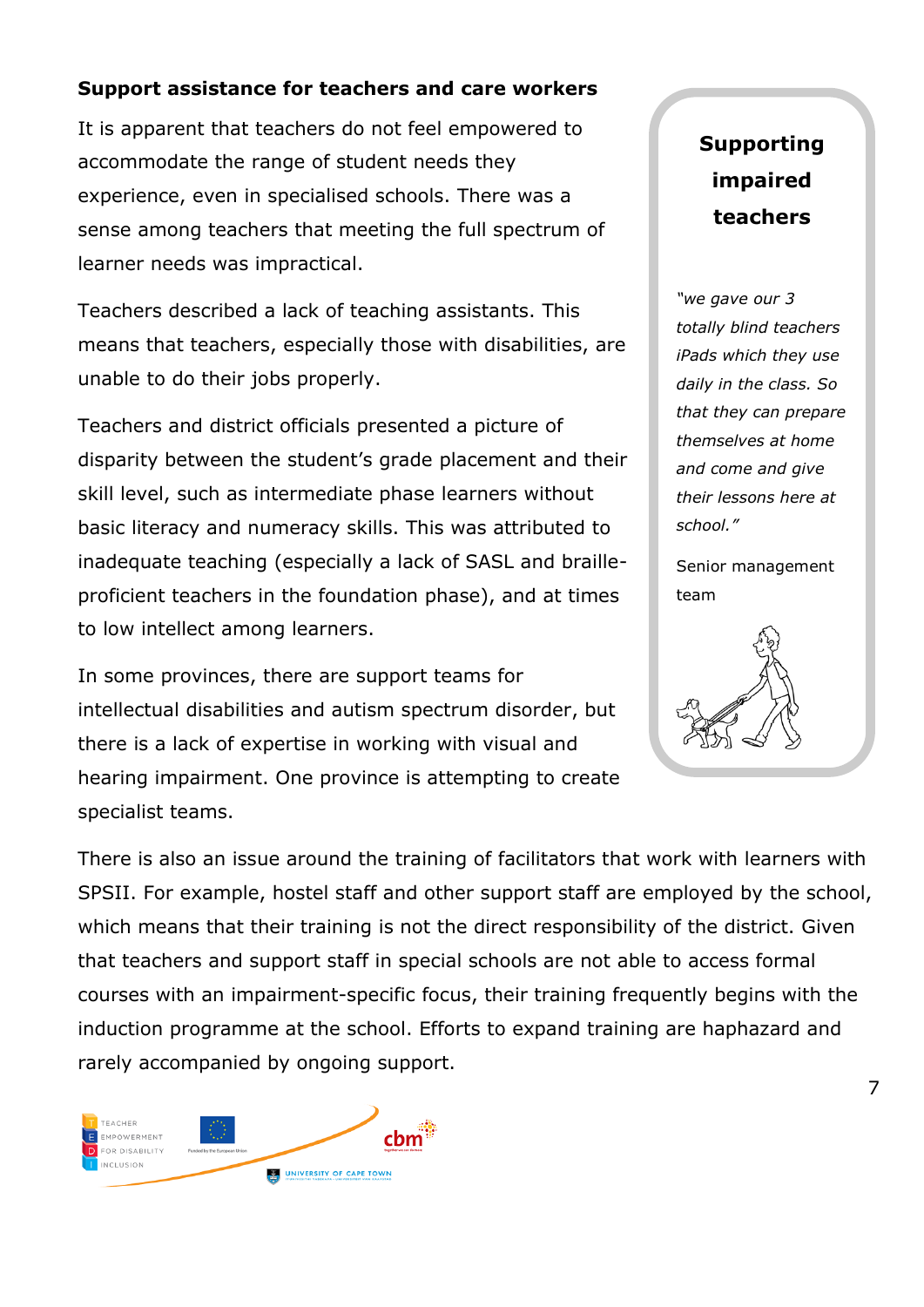#### **Summary of learner needs**

**Support for Learners**

• Social and psychological support

#### **Learner's Core skills**

- SASL/braille
- AAC (augmentative and alternative communications)
- Expertise in assistive technologies

#### **Learning and Teaching Materials**

- Appropriate and adapted LTSM
- Additional impairment-specific curriculum

## **Classroom Environment**

- Appropriate classroom discipline
- Inclusive teaching strategies
- Appropriate teaching pace
- Patient teachers

# **What teacher education is needed to empower teachers to be able to meet the educational needs of learners with SPSII?**

- SASL and braille and AAC
- Assistive technology training
- Impairment-specific training:

Nature of impairments

Associated Pedagogy

- Relationship and listening skill development
- Recognising disability as an issue of diversity and social justice

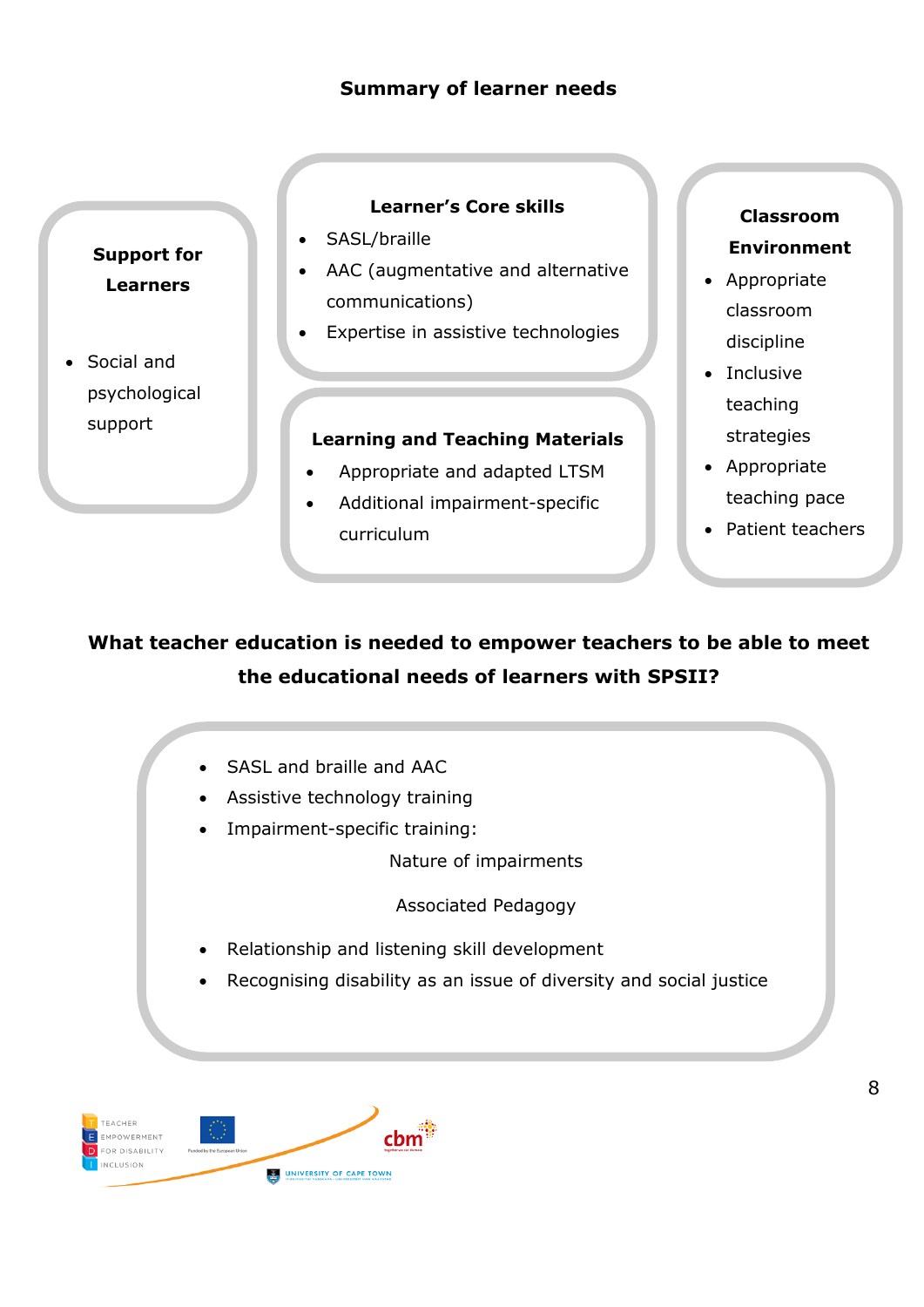#### **Initial conclusions based on stakeholder interviews**

There is an urgent need to fill the gap, as regular and full service schools are not receiving impairment-specific training, and training in specialised schools is haphazard. This results in poor communication that ultimately leads to an inability to assess the learners' performance and to intervene at an appropriate level. This, combined with the prevalent attitude that children with disabilities ought to be accommodated in special schools, currently leaves teachers in full service schools unprepared to facilitate the education of learners with SPSII.

Also lacking is a genuine effort to understand the challenges arising from a learner's disability and to consider how this affects their life chances, and thus, what kind of support they need. There is little acknowledgement of the rights of learners with disabilities; rights to education and participation in the life of the community. This results in insufficient consideration of their holistic needs.